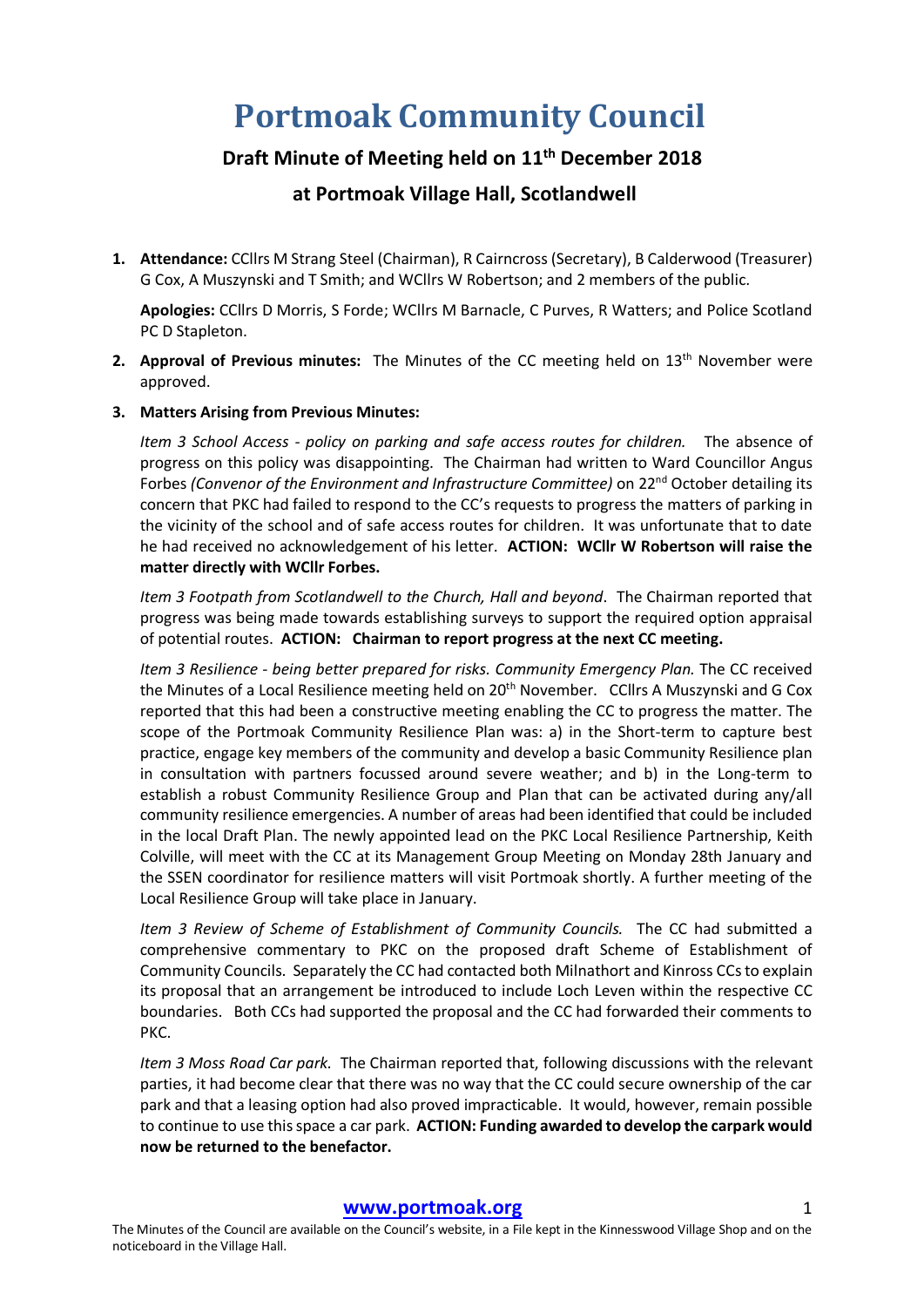*Item 4 Whitecraigs redundant land plots*. Dave Stubbs, PKC Greenspace Coordinator, will review the matter of maintenance arrangements for the eight or so plots of land within the Whitecraigs estate that are now owned by PKC. He will identify one of the team to take this forward. **ACTION CCllrs A Muszynski and Tom Smith would undertake the initial liaison with PKC and Whitecraigs residents.**

*Item 6 Portmoak Cemetery.* The Chairman reported that, although progress on this matter was slow, following recent discussions with PKC Bereavement Department there were possibly other options to consider. **ACTION: Chairman to report progress.**

*Item 10 AOCB Charging Children for school transport on the 201 service bus.* This was an important matter that was being taken forward by WCllr C Purves. **ACTION: The CC will follow the matter up with WCllr Purves.**

- **4. RSPB Scotland Loch Leven – new management plan.** Uwe Stoneman (RSPB Tayside Reserve Manager) presented a summary of the proposed new Plan. He explained the RSPB reserve was part of the larger SNH managed Loch Leven NNR. The following were noted:
	- It was proposed to change the management of the westmost part of the RSPB's land to the north of the B9097 to better support both winter grazing for geese and summer breeding for waders. This included better water level control. At the same time livestock would continue to graze the area.
	- The stock of lapwings was thriving and had been helped by improved predator control as a result of the surrounding fence.
	- With both winter and summer interest the Reserve attracted significant visitor numbers year round.
	- Visitor numbers were anticipated to increase supported by better publicity and signage. There were increasing overseas visitors and with that an increased interest in the wider Loch Leven visitor attractions. Staff are being trained to respond to queries about the area attractions generally.
	- The underpass would be complete by  $19<sup>th</sup>$  January and would provide unparalleled access for disabled victors.

In general discussion Uwe fielded a range of diverse questions before being thanked by the Chairman for his presentation.

**5. Rural Transport.** Ward Councillors had been meeting with PKC transport officials. There is a proposal to carry out a detailed survey of demand for transport services across Kinross-shire with a view to supporting a new venture using small buses. Current arrangements in Comrie and Auchterarder could provide a relevant model.

#### **6. Reports:**

- 1. **Police:** The CC noted the local report from PC D Stapleton there had been no local crime. The CC also noted the Area Commander Bulletins of  $14<sup>th</sup>$ ,  $21<sup>st</sup>$  and  $28<sup>th</sup>$  November and of 5th December.
- 2. **Treasurer: There had been no in-month change.** The balance at the month ending 30th November was £655.00 in the General Account; and £1,144.12 in the Michael Bruce Way Account giving a total of £1,799.12. The new "Holding Account" No. 3 held £1, 500.
- 3. **Planning:** to include:
	- *New applications*: None.
	- *Progress with Developments:*
	- a) *17/02227/FLL.* Levenmouth, Scotlandwell**.** Erection of two houses. The Chairman had received a helpful response from WCllr Roz McCall *(Convenor, Planning and Development*

#### **www.portmoak.org** 2